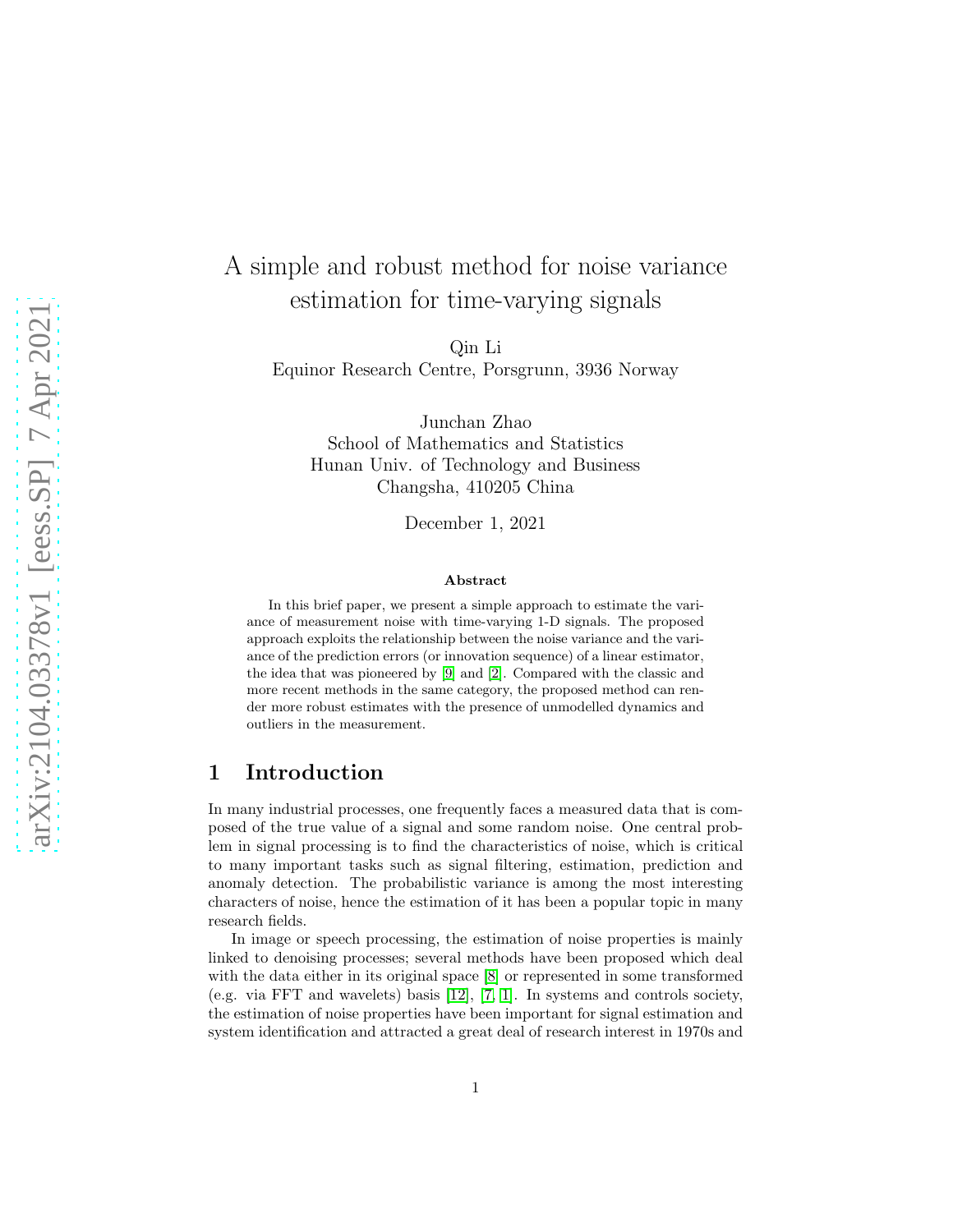1980s. Various methods of different types were proposed in that time. Among them, two groups of methods have been reviewed and improved in the past decades, namely the correlation methods and joint state and parameter estimation methods. The paper [\[5\]](#page-9-5) give an brief yet extensive survey of the previous works and shows a simulation-based comparison with selected methods. The result of the comparison favours the correlation methods that was pioneered by the works in [\[9,](#page-9-0) [2\]](#page-9-1) and have been improved and extended by [\[10,](#page-9-6) [4,](#page-9-7) [6,](#page-9-8) [3\]](#page-9-9). The basic idea of the correlation method is to link the auto-correlations of the prediction errors of a sub-optimal linear estimator to the variances of the noises in the state-space equations describing the system. Least-squares fitting is then used to find the best matching variances of the noises. In principle, the method needs the knowledge of the deterministic part of the system and the noise properties are assumed time-invariant; hence its performance is not warranted with unknown system dynamics, inputs, disturbances and time-varying noise properties (The robust issue can be seen in the simulation in Section [5\)](#page-6-0). The robustness is certainly important to industrial application yet has not been well examined in the literature.

In this paper, we follow the line of correlation method and propose a simple and robust method for noise variance estimation with time-varying signals. Unlike most methods existing in this category, our focus is laid only on the estimation of the variance of measurement (or sensor) noise. The time-varying signal under our consideration is 1-D and can be considered output of a system with unmodelled dynamics and disturbances (The detailed description of the signal and noise is given in Section [2\)](#page-1-0). We present our method, which utilizes a robust measure of the variability of the innovations, in Section [3](#page-2-0) and give an analysis of its estimation error in [4.](#page-4-0) In Section [5](#page-6-0) the proposed method is compared with two popular methods in the literature with a simulation example, where we show the robust issue of the existing methods and demonstrate how it is handled by the proposed method. We draw conclusions in Section [6.](#page-7-0)

#### <span id="page-1-0"></span>2 The signal and measurement

Consider a time-varying *signal*  $\{x_k\}$ , where  $k = 0, 1, 2, \dots$ , is the discrete time indices. Suppose that we cannot measure the actual values of the signal but instead we have a sensor measurement in the form of  $y_k = x_k + v_k$ , where  $v_k$  is a white noise sequence with

<span id="page-1-2"></span>
$$
E(v_k) = 0, \quad Cov(v_k v_l) = R\delta_{kl}.
$$
 (1)

for all  $k, l = 0, 1, 2, \cdots$ . Our goal is to estimate the noise variance R by using the measurement data  $<sup>1</sup>$  $<sup>1</sup>$  $<sup>1</sup>$ .</sup>

<span id="page-1-1"></span><sup>&</sup>lt;sup>1</sup>In practice, the noise variance often has event-based changes and thus is piece-wise constant. For simplicity we will not focus our synthesis and analysis on time-varying variances. But we will remark on the trackability of our estimator later in this section and demonstrate it in the simulation example in Section [5.](#page-6-0)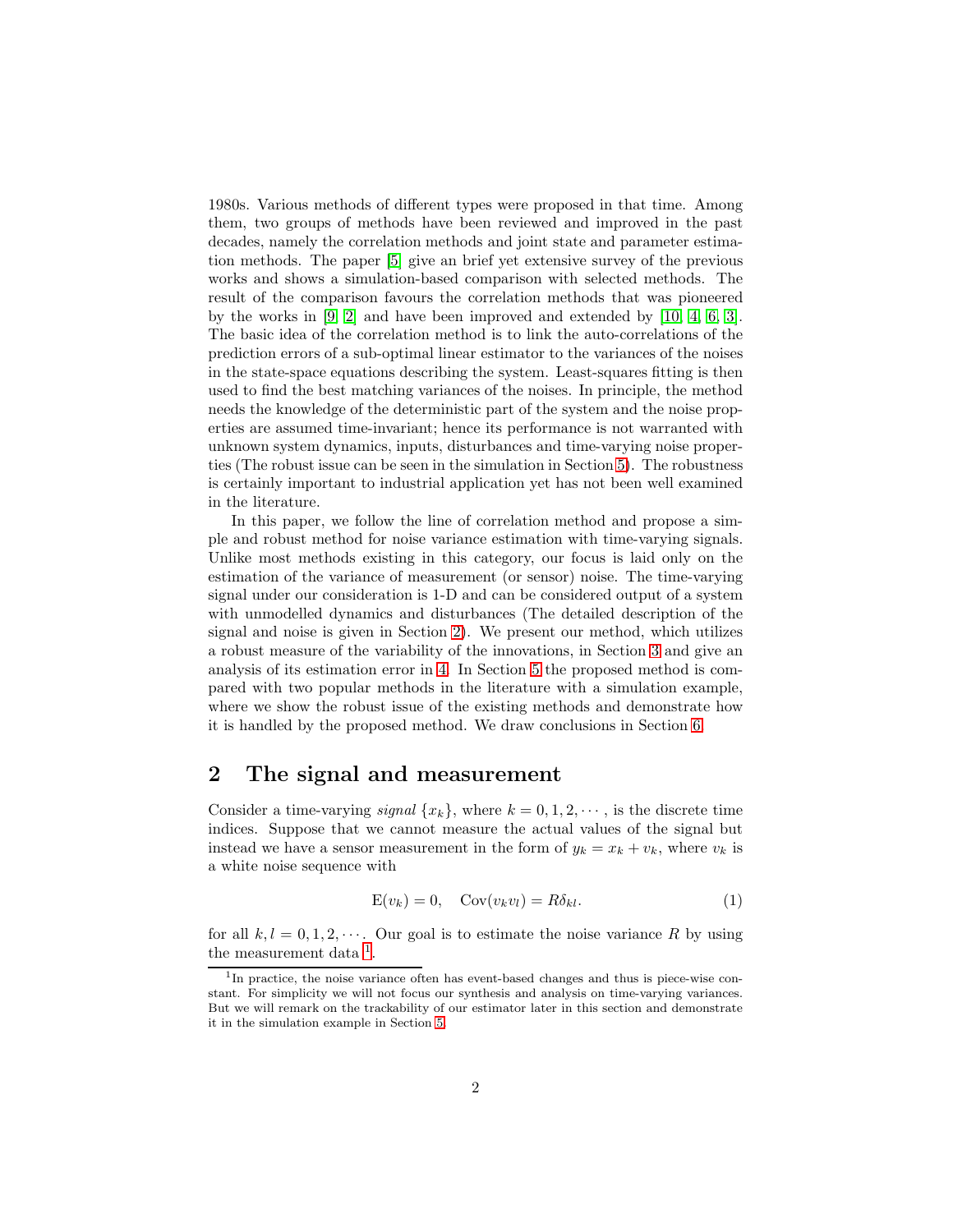It is straightforward to see that the signal and measurement can be described by the following dynamical system:

$$
x_{k+1} = x_k + w_k,\tag{2a}
$$

$$
y_k = x_k + v_k,\tag{2b}
$$

where  $w_k$  is the change of the signal between time k and time  $k + 1$ . In this paper, we pursue an approach that is robust to unmodelled system dynamics and disturbances, hence we allow  $w_k$  to take any form.

### <span id="page-2-0"></span>3 Estimation method for measurement noise

In a conventional setting of the correlation based method for noise variance estimation (see, e.g., [\[9\]](#page-9-0) and [\[5\]](#page-9-5)),  $w_k$  is assumed to be a sequence of independent random variables with identical distribution with zero mean value (That is, all other changes to the signal are separated out in the system equations). This means that  $w_k$  satisfies that, for all  $k, l = 0, 1, 2, \cdots$ ,

<span id="page-2-4"></span>
$$
E(w_k) = 0, \quad Cov(w_k w_l) = Q \delta_{kl}.
$$
\n(3)

In addition,  $w_k$  is assumed uncorrelated with  $v_k$ , i.e.,  $E(w_k v_l) = 0$ . A linear estimator for  $x_k$ ,  $k = 1, 2, \dots$ , can be designed as follows:

<span id="page-2-6"></span><span id="page-2-5"></span>
$$
\hat{x}_k^- = \hat{x}_{k-1},\tag{4a}
$$

$$
\hat{x}_k = \hat{x}_k^- + K(y_k - \hat{x}_k^-). \tag{4b}
$$

The state estimation error  $e_k$  and the prediction error  $\eta_k$  of the estimator is defined, respectively, as  $e_k \stackrel{\text{def}}{=} x_k - \hat{x}_k^ \overline{k}$  and  $\eta_k \stackrel{\text{def}}{=} y_k - \hat{x}_k^ \overline{k}$ . The prediction error  $\eta_k$  is usually called the *innovation* (at time k). To have a stable estimator, we limit the value of  $K$  to be inside  $(0, 1)$ .

The key idea of the correlation method for noise variance estimation is utilizing the dependency of the covariance matrix of  $e_k$  and auto-covariance of  $\eta_k$ on the noise variance  $Q$  and  $R$ . As derived in [\[9,](#page-9-0) [10\]](#page-9-6), the covariance matrix  $\mathbf{E}(e_k e_k^\top)$  converges to

<span id="page-2-1"></span>
$$
M = [M - KM - MK^{\top} + K(M + R)K^{\top}] + Q; \tag{5}
$$

and the covariance matrix  $E(\eta_k \eta_k^{\top})$  converges to

<span id="page-2-3"></span><span id="page-2-2"></span>
$$
C = M + R.\t\t(6)
$$

The matrix  $M$  and  $C$  are hence called the *steady-state* covariance matrix of the estimation error  $e_k$  and the innovation  $\eta_k$ .

For 1-D signal, we can solve [\(5\)](#page-2-1) and [\(6\)](#page-2-2) to obtain an expression for the variance of measurement noise:

$$
R = \frac{C(2K - K^2) - Q}{2K}.
$$
\n(7)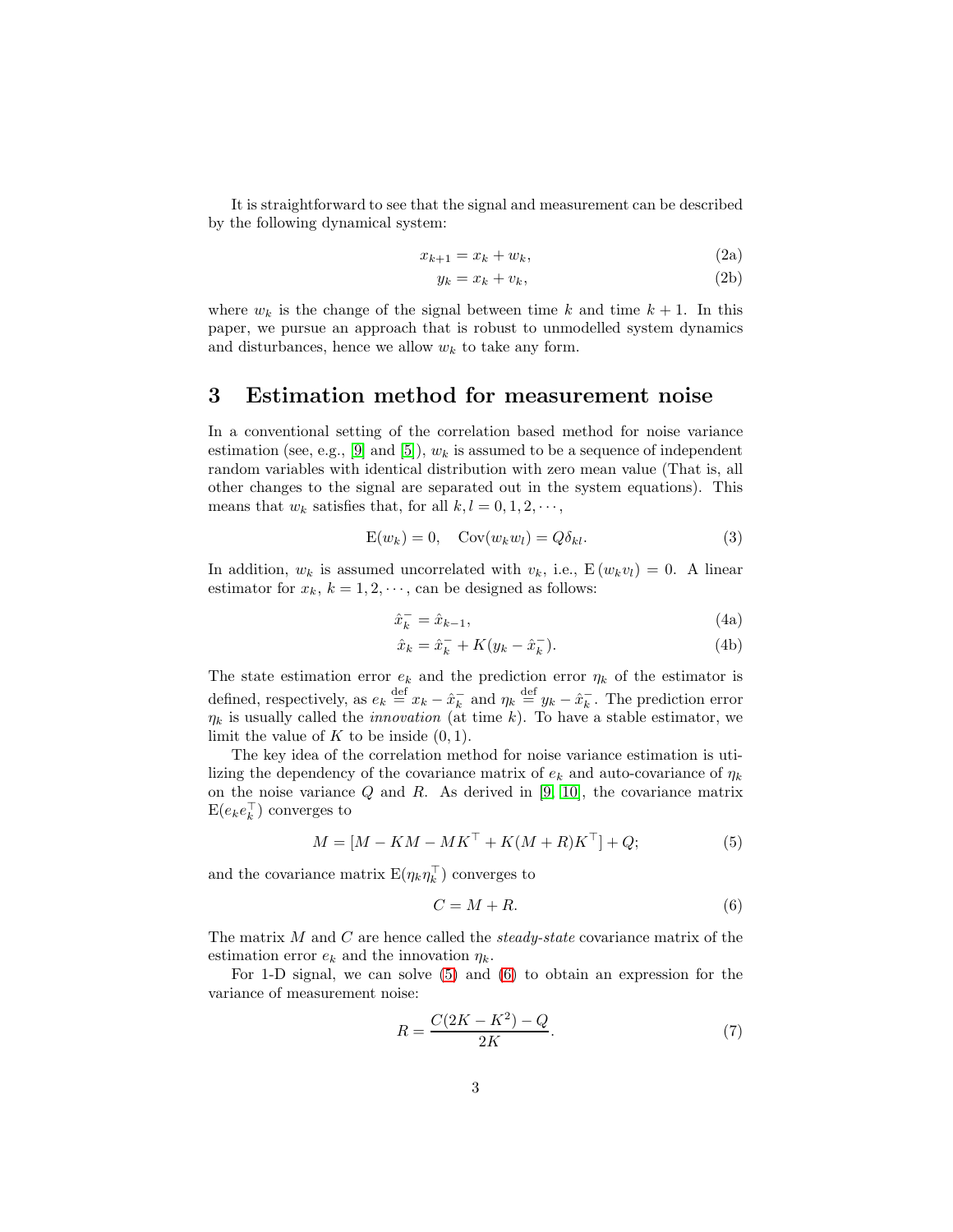It is clear that one can obtain the value of R with the knowledge of  $C$  and  $Q$ (as  $K$  is up to our design). Now, one important choice we make to proceed with is to drop Q in [\(7\)](#page-2-3). This is because we want to handle the general situation in which the signal variation  $w_k$  is unknown and not confined to [\(3\)](#page-2-4). Ignoring Q in [\(7\)](#page-2-3) we may approximate the noise variance simply as follows:

$$
\hat{R} = \frac{\hat{C}(2K - K^2)}{2K} = \hat{C}\left(1 - \frac{K}{2}\right),
$$
\n(8)

where  $\hat{C}$  is an estimate of  $C$ , on which we will elaborate below.

Note that, in 1-D case,  $C$  is just the steady-state variance of the innovation  $\eta_k$ . In practice,  $\text{Var}(\eta_k)$  normally converges fast and hence one may estimate C using with a moving time window (which we will call a estimation window). Let the size of the window be  $m$ , then a typical sample estimate of  $C$  may be formed as

<span id="page-3-0"></span>
$$
\hat{C}(k,m) = \begin{cases} \frac{1}{m} \sum_{i=k-m}^{k} \left( \eta_i - \left( \frac{1}{m+1} \sum_{j=k-m}^{k} \eta_j \right) \right)^2, & \text{if } k \ge m; \\ \frac{1}{k} \sum_{i=0}^{k} \left( \eta_i - \left( \frac{1}{k+1} \sum_{j=0}^{k} \eta_j \right) \right)^2, & \text{if } k < m. \end{cases}
$$
(9)

The estimator in [\(9\)](#page-3-0) is vulnerable to outliers in the measurement noise as well as the large abrupt changes in the signal, since both could generate large innovation that is not related to variance of the measurement noise. A much more robust estimator can be formed by utilizing the sample median absolute deviation:

<span id="page-3-1"></span>
$$
\hat{C}(k,m) = \begin{cases} \left( a \cdot \text{med}\{ |\eta_i - \text{med}\{\eta_i : i \in \overline{k-m, k}\} | : i \in \overline{k-m, k}\} \right)^2, & \text{if } k \ge m; \\ \left( a \cdot \text{med}\{ |\eta_i - \text{med}\{\eta_i : i \in \overline{0, k}\} | : i \in \overline{0, k}\} \right)^2, & \text{if } k < m. \end{cases}
$$
(10)

where the notation "med" is the median operator for an finite set of real numbers and  $\overline{m,n}$  denotes the integer sequence  $m, m+1, \dots, n$ . The selection of parameter a depends on the distribution of  $\eta_k$ . For example, if  $\eta_k$ 's are independent and follow a identical Gaussian distribution, then a should be set as 1.4268 and [\(10\)](#page-3-1) converges to [\(9\)](#page-3-0) almost surely as  $m$  goes to infinity (See [\[11\]](#page-9-10) for more properties about the median absolute deviations). In practice, it may be difficult to know the exact statistical distribution of  $\eta_k$ ; it is probably then wise to make a a tuning parameter.

It often happens in practice that the variance of measurement noise is varying with time or the magnitude of the signal, instead of being a constant value. To keep track the noise variance, one could compute  $C(k, m)$  with progressing k. The window length m should be chosen to balance the trackability and variability of the output of the estimator: With a long estimation window the estimate tends to be less fluctuating but lack the capability to track fast changes of the noise variance; on the other hand, with a short estimation window, the estimate may vary in a larger range but can respond to the change of noise variance quickly.

Summarizing what has been presented in this section, we propose the following algorithm for estimation of the variance of the measurement noise.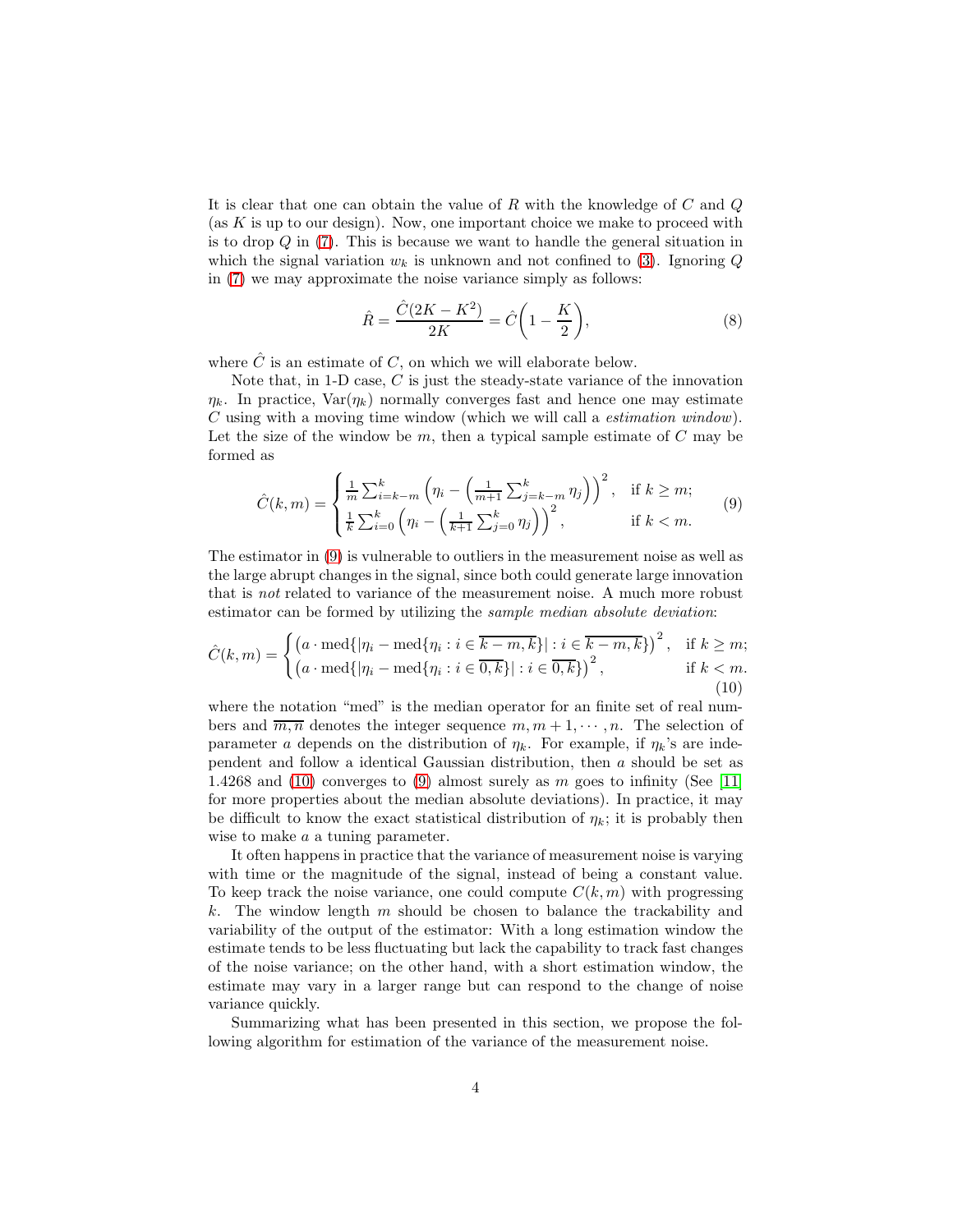Algorithm 1: A simple noise variance estimation algorithm

**Input:** Measurement sequence  $y_k, k = 0, 1, 2, \cdots$ **Output:** Estimated noise varaince at time k (denoted by  $\hat{R}_k$ ) **parameter:**  $K \in (0, 1)$  (estimator gain), m (window length) 1 for  $k = 0, 1, 2, \cdots$  do 2 if  $k = 0$  then **3**  $\hat{x}_0 = y_0;$ 4 else 5  $\hat{x}_k^- = \hat{x}_{k-1}$ 6  $\eta_k = y_k - \hat{x}_k^ \hat{x}_k = \hat{x}_k - x_k$ <br>  $\hat{x}_k = \hat{x}_k - K \eta_k$ // innovation at step k 8 Estimate the innovation variance  $\hat{C}$  by [\(10\)](#page-3-1) 9 Estimate noise variance as  $\hat{R}_k = \hat{C} \left( 1 - \frac{K}{2} \right)$  $\frac{K}{2}$ 

We have mentioned the selection of the window length  $m$  and will address the effect of the choice of  $K$  in the next section, in which we give a informal analysis of the performance of the proposed approach.

#### <span id="page-4-0"></span>4 An informal analysis of the estimation error

Naturally, we wish to quantify the estimation error with the proposed simple algorithm, which can be defined as  $\epsilon(k,m) = \frac{2-K}{2}\hat{C}(k,m) - R$ . We will show how this error is related to the variation of the signal. As the focus of the paper is a simple and practical estimation method, a rigorous mathematical proof is not pursued here. Furthermore, due to technical difficulties in dealing with median values, we only give an analysis for the estimation using Algorithm 1 with  $(9)$ , even though  $(10)$  is the robust and preferred choice in practice  $^2$  $^2$ . We use the notation  $\mathcal{O}_m$  to denote and a sequence of random variables, indexed with  $m$ , which converges to zero in probability as  $m$  goes to infinity.

We first note an expression of the innovation  $\eta_k$  (see [A](#page-8-1)ppendix A for a derivation):

$$
\eta_k = (1 - K)^{k-1} (y_0 - \hat{x}_0) + \sum_{i=1}^k (1 - K)^{i-1} w_{k-i} + \sum_{i=1}^k (1 - K)^{i-1} \delta v_{k-i}, \tag{11}
$$

where  $\delta v_k$  is the difference of the measurement noise defined as:

<span id="page-4-3"></span><span id="page-4-2"></span>
$$
\delta v_k = v_{k+1} - v_k. \tag{12}
$$

The first term in [\(11\)](#page-4-2) vanishes with the choice of  $\hat{x}_0$  in Algorithm 1, then we write [\(11\)](#page-4-2) in a simpler form as

$$
\eta_k = \eta_{k,1} + \eta_{k,2}.\tag{13}
$$

<span id="page-4-1"></span><sup>&</sup>lt;sup>2</sup>In the special situation where the innovations  $\eta_k$  are independent and follow the same normal distribution, on can show that the estimate [\(10\)](#page-3-1) converges almost surely to [\(9\)](#page-3-0) as the estimation window length  $m$  goes to infinity (see, e.g., [\[11\]](#page-9-10))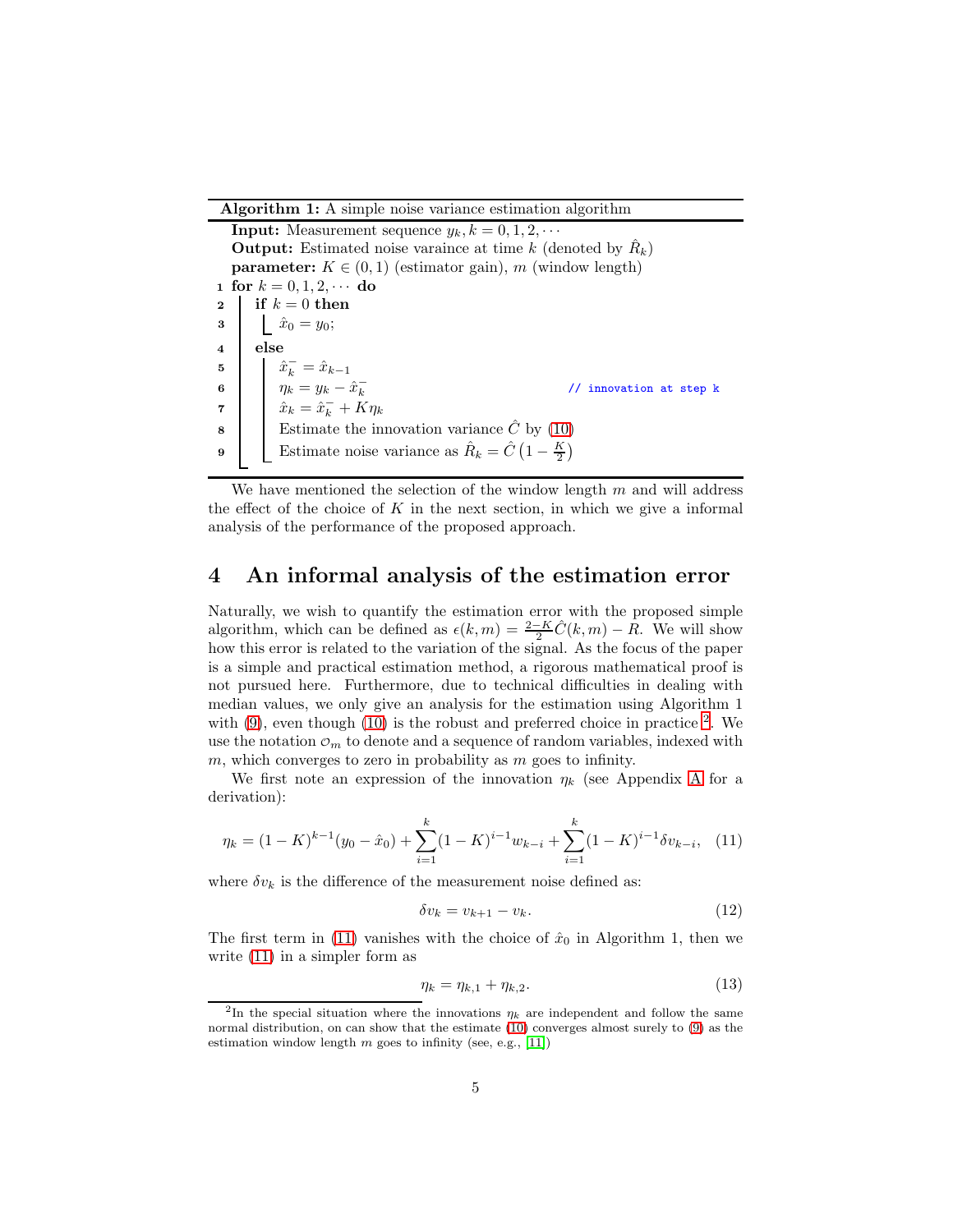where we have defined

<span id="page-5-0"></span>
$$
\eta_{k,1} = \sum_{i=1}^{k} (1 - K)^{i-1} \delta v_{k-i},\tag{14}
$$

<span id="page-5-4"></span><span id="page-5-1"></span>
$$
\eta_{k,2} = \sum_{i=1}^{k} (1 - K)^{i-1} w_{k-i}.
$$
\n(15)

Consequently, one can put [\(9\)](#page-3-0) into,

$$
\hat{C}(k,m) = S_{11}(k,m) + S_{22}(k,m) + 2 \cdot S_{12}(k,m), \tag{16}
$$

where  $S_{11}(k,m) = \frac{1}{m} \sum_{i=k-m}^{k} (\eta_{i,1} - \frac{1}{m+1} \sum_{j=k-m}^{k} \eta_{j,1})^2$  is a sample estimate of the variance of  $\eta_{k,1}$ , which can be shown to converge to  $\frac{2}{2-K}R$  in probability as the window length  $m$  goes to infinity under the assumption in  $(1)$  (see Appendix [B\)](#page-8-2);  $S_{22}(k,m) = \frac{1}{m} \sum_{i=k-m}^{k} (\eta_{i,2} - \frac{1}{m+1} \sum_{j=k-m}^{k} \eta_{j,2})^2$  captures the variation of the signal as it is related only to  $w_k$ ; and  $S_{12}(k,m) = \frac{1}{m} \sum_{i=k-m}^{k} (\eta_{i,1} \frac{1}{m+1}\sum_{j=k-m}^{k} \eta_{j,1} \cdot (\eta_{i,2} - \frac{1}{m+1}\sum_{j=k-m}^{k} \eta_{j,2}),$  which reflects some correlation between the change of the signal and that of the measurement noise.

To simplify further analysis, we choose  $K$  close to 1 so that we might only take the first term of the summations in [\(14\)](#page-5-0) and [\(15\)](#page-5-1):

<span id="page-5-3"></span>
$$
\eta_{k,1} \approx \delta v_{k-1}, \quad \eta_{k,2} \approx w_{k-1}.\tag{17}
$$

After some slightly involved but straightforward steps, one have  $S_{12}(k,m)$  =  $\frac{1}{m}\sum_{i=k-m}^{k} (v_i-v_{i-1})w_{i-1} - \frac{1}{m}\left(\sum_{i=k-m}^{k} (v_i-v_{i-1})\right)\left(\frac{1}{m}\sum_{i=k-m}^{k} w_{i-1}\right)$ , which, under the assumption [\(1\)](#page-1-2), converges to 0 in probability as  $m$  goes large, if  $\frac{1}{m} \sum_{i=k-m}^{k} w_{i-1}$  is finite (which is always the case in practice) and

<span id="page-5-5"></span><span id="page-5-2"></span>
$$
\frac{1}{m} \sum_{i=k-m}^{k} (v_i - v_{i-1}) w_{i-1} = o_m.
$$
\n(18)

In summary, with the assumptions in [\(1\)](#page-1-2) and [\(18\)](#page-5-2) and the approximations in [\(17\)](#page-5-3), we have from [\(16\)](#page-5-4) that

$$
\hat{C}(k,m) \approx \frac{2}{2-K}R + \frac{1}{m}\sum_{i=k-m}^{k} \left(w_{i-1} - \frac{1}{m+1}\sum_{j=k-m}^{k} w_{j-1}\right)^2 + \mathcal{O}_m.
$$
 (19)

This means that estimation error defined at the beginning of this section can be approximated as

$$
\epsilon(k,m) \approx \frac{2-K}{2m} \sum_{i=k-m}^{k} \left( w_{i-1} - \frac{1}{m+1} \sum_{j=k-m}^{k} w_{j-1} \right)^2 + \mathcal{O}_m.
$$
 (20)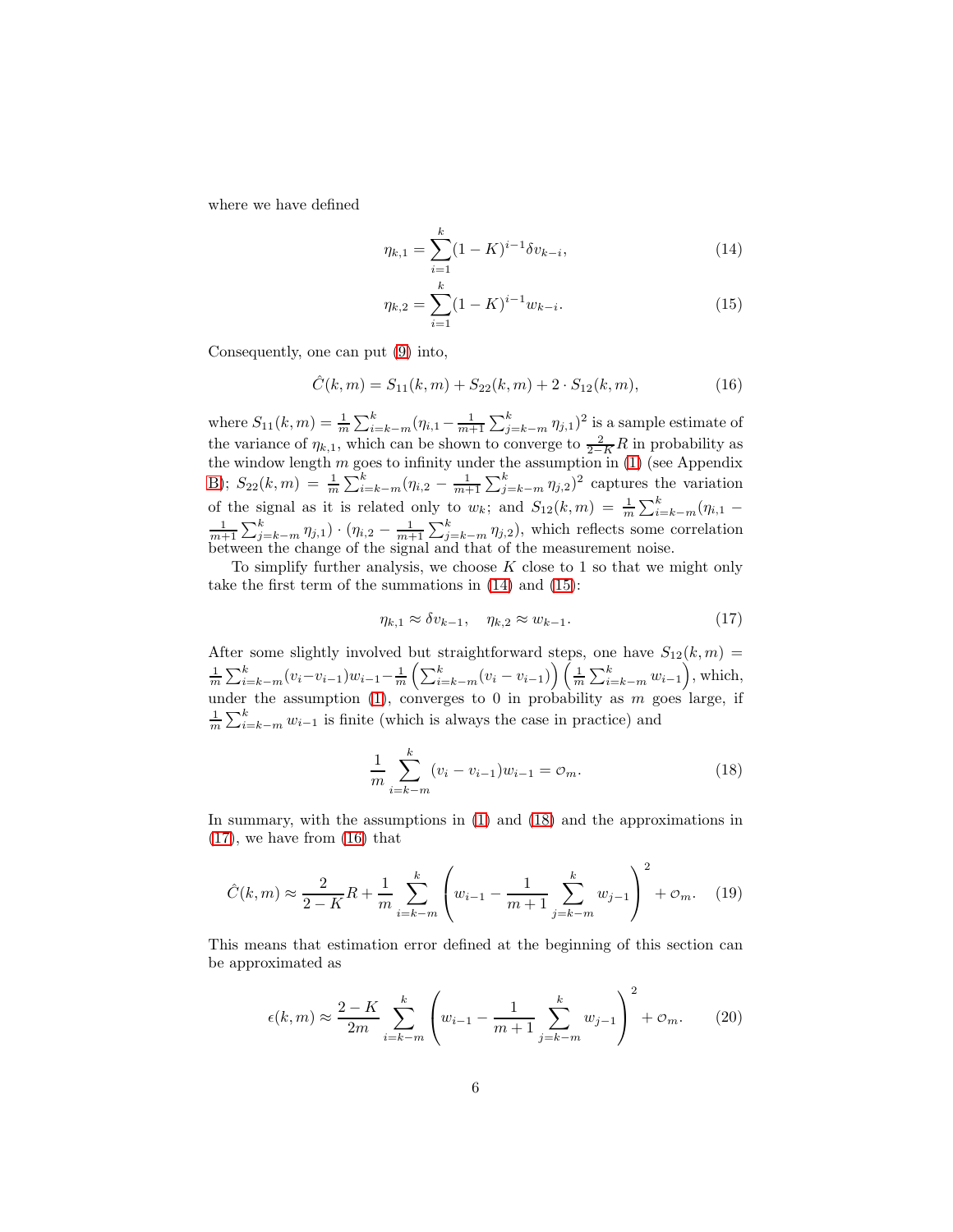In particular, if the assumption [\(3\)](#page-2-4) on  $w_k$  holds, then we have  $\epsilon(k, m) \approx \frac{2-K}{2}Q +$  $\mathcal{O}_m$  from [\(20\)](#page-5-5). Therefore, we see that the estimate rendered by Algorithm 1 overestimates the variance of measurement noise if the signal is time-varying and the error depends on the variation of the signal in the moving estimation window. It can be also seen that the error is reduced by pushing the estimator gain  $K$ close to 1 in view of the stability constraint  $K \in (0,1)$  and the pre-requisite for the approximation in [\(17\)](#page-5-3). It is worth mentioning that the knowledge of the variation of the signal, if available, can certainly be used to reduce or even completely remove the first part of the error in [\(20\)](#page-5-5).

### <span id="page-6-0"></span>5 Simulation results

We compare the proposed method with the method described in [\[9\]](#page-9-0) (with the key equations (22) and (23) therein) and the one described in [\[10\]](#page-9-6), which belong to the same class of correlation based methods as the proposed method in this paper (see, e.g., [\[5\]](#page-9-5)). As in the comparison study [\[5\]](#page-9-5), auto-correlations (of the innovation sequence) up to lag 4 are used for both the methods. We use a synthetic signal with sampling frequency 100Hz to test each method. The synthetic signal can be seen as mimicking a signal measured from a real industrial process. The process is in steady-state at the start  $(t = 0)$  and experiences some disturbance or unknown input at  $t = 5$  seconds, which raises the magnitude of the signal; the process turns unstable with oscillating signal at about  $t = 10$ seconds, the frequency of the oscillation increases first before decreases back to its original value; the process is stabilized (by, for example, an operator in practice) at time  $t = 20$  seconds and the signal become constant again with a outlier in measurement arriving at time  $t = 22$  seconds. The measurement noise at different time steps are independent and they all follow zero-mean normal distributions, the standard deviations of the distributions are shown in Figure [1.](#page-7-1)

To have a fair comparison, we use the same value for the estimator gain  $(K = 0.9902)$  in all the three methods (steady-state Kalman filter gain in [\[9\]](#page-9-0)); the same estimation window length of 100 samples is used for all three methods in estimating the variance of prediction errors. In addition, we take the initial value of the estimated state and its variance as  $\hat{x}_0 = y_0$ .

We note the following points from the simulation: (1) Due to the use of the same estimator gain, the output of all the three estimators coincide with each other. (2) The proposed method is able to estimate the varying variance of the noise reasonably well throughout the whole time period. It slightly overestimates the noise variance when the signal has fast oscillations, which agrees with the error analysis in Section [4.](#page-4-0) (3) There are three places where both the methods in [\[9\]](#page-9-0) and [\[10\]](#page-9-6) go wrong. The first happens within the time period  $5 \leq t \leq 10$  where the signal has a couple of large jumps; the second occurs when the oscillation goes very fast; and the third happens with the presence of the outlier. The root cause of the issues is that both the methods uses a least-squares fitting to find the "best" noise variance that matches variance of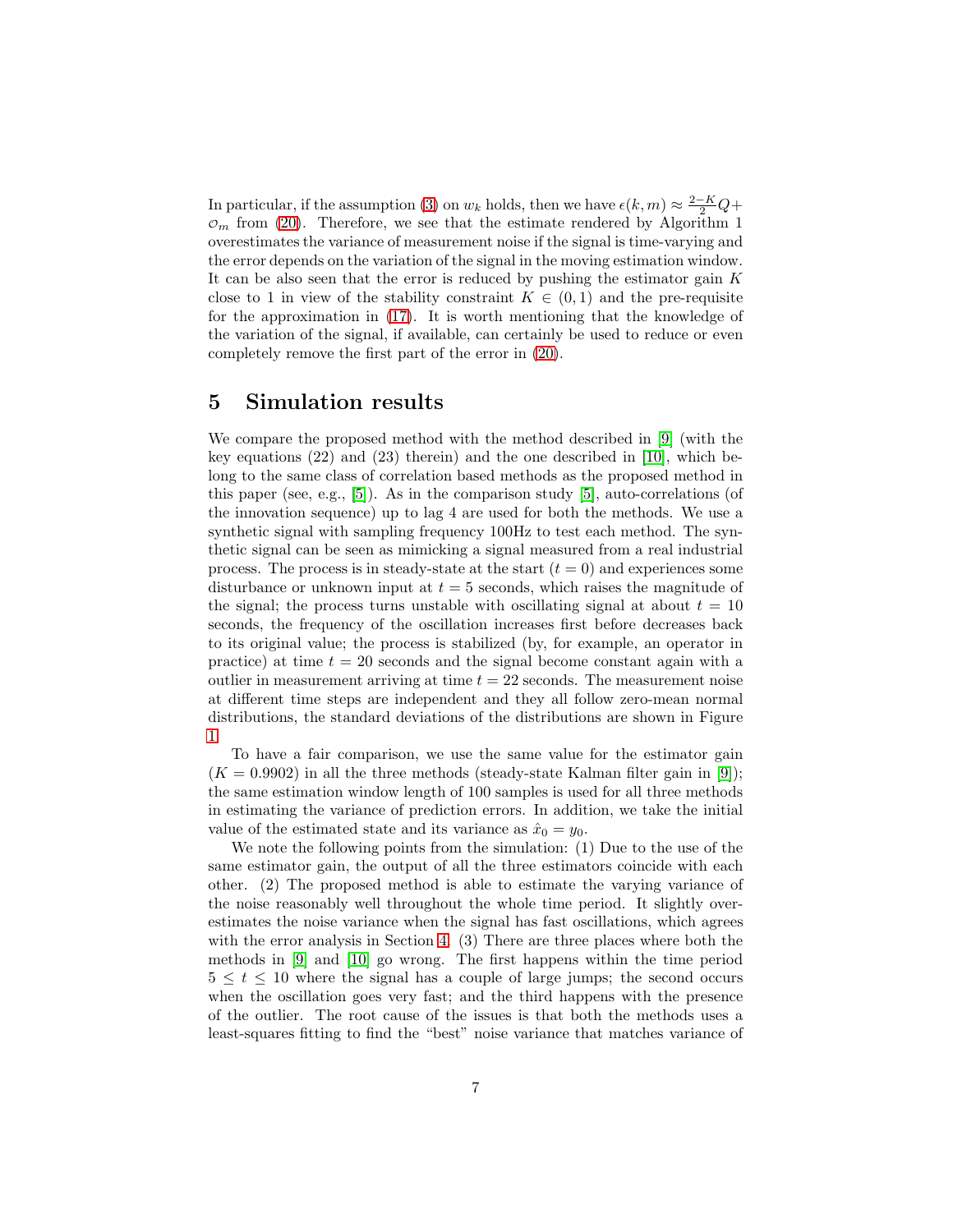

<span id="page-7-1"></span>Figure 1: Comparison of estimated measurement noise on a synthetic signal: Added noise is white with zero mean. The noise has piece-wise constant variance that is shown in the figure.

the innovation, which turns large when the three events occurs. These changes of magnitudes of innovation, however, are not related to the change of variance of the measurement noise.

## <span id="page-7-0"></span>6 Conclusions

In this work, we have presented a simple and robust approach to estimate the variance of measurement noise. It belongs to the class of correlation based methods that were originated in 1970s and further developed in the past decades. The key to the robustness characteristic of our proposed approach is the use of a robust measure of the variability (i.e. the median absolute deviation) of the error between measurement and the predicted value of it from a linear timeinvariant estimator, which is linked to the variance of the measurement noise by a simple explicit formula for 1-D signals. The estimate of the noise variance of our method is biased if the signal is time-varying and the bias increases with the variability of the signal. This is the cost of our assumption that the dynamics of the signal is completely unknown, which on the other hand makes the proposed approach widely applicable in practice. We hope this work can attract further research on robust extension of the popular correlation based methods for estimation of noise variances.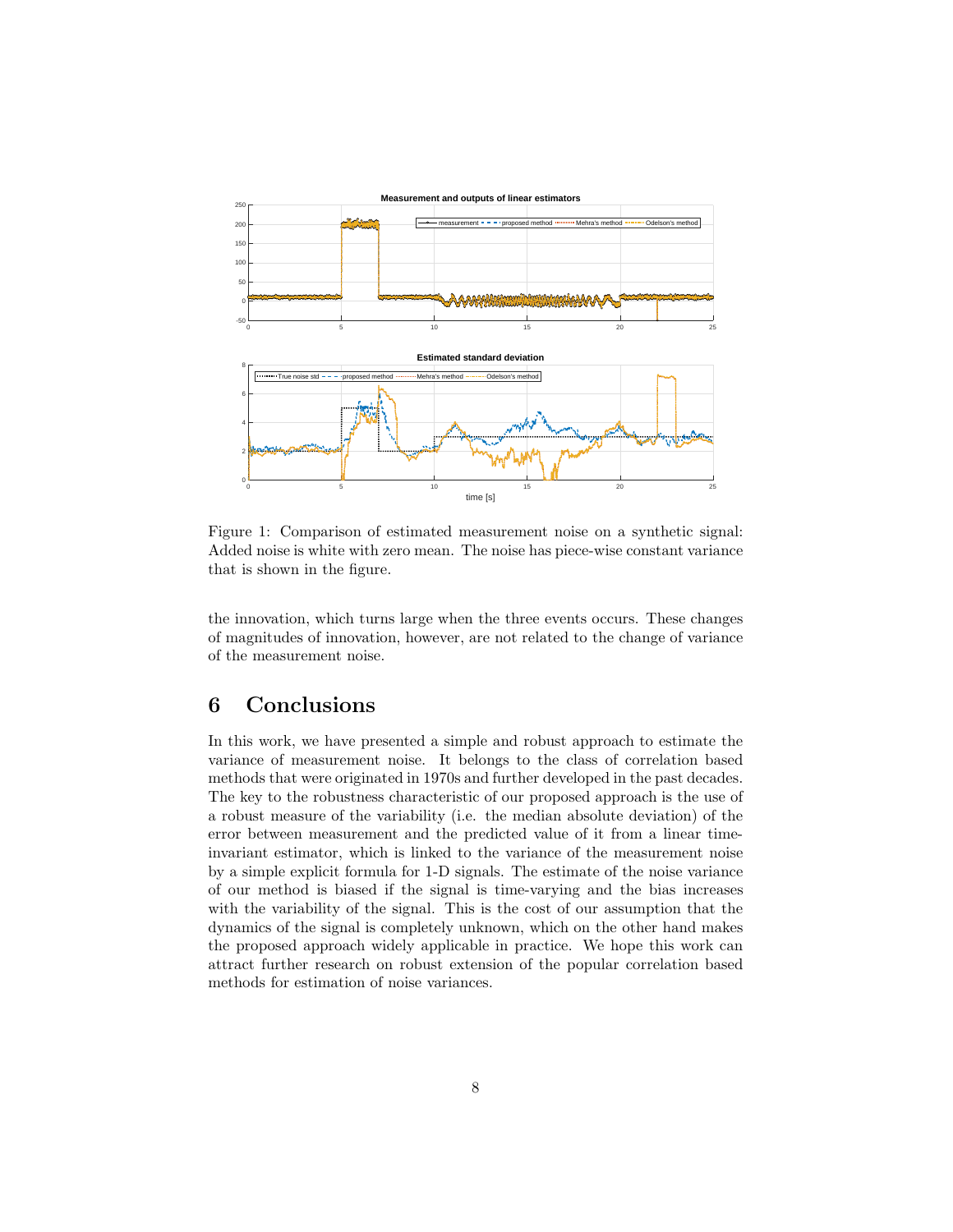# <span id="page-8-1"></span>A Derivation of equation [\(11\)](#page-4-2)

By [\(4a\)](#page-2-5) and [\(4b\)](#page-2-6), we have, when  $k \ge 1$ ,  $\hat{x}_k = \hat{x}_k^- + K(y_k - \hat{x}_k^-)$  $\binom{-}{k} = \hat{x}_{k-1} + K(y_k \hat{x}_{k-1}$ ). As a consequence, we have

$$
y_k - \hat{x}_k = (1 - K)(y_k - \hat{x}_{k-1}),
$$
\n(21a)

<span id="page-8-6"></span><span id="page-8-5"></span><span id="page-8-4"></span><span id="page-8-3"></span>
$$
= (1 - K)(y_{k-1} - \hat{x}_{k-1} + w_{k-1} + \delta v_{k-1}), \tag{21b}
$$

where we have used the definition [\(12\)](#page-4-3) in [\(21b\)](#page-8-3). Going one time step back, one may obtain

$$
y_{k-1} - \hat{x}_{k-1} = (1 - K)(y_{k-2} - \hat{x}_{k-2} + w_{k-2} + \delta v_{k-2}).
$$
 (22)

Combining [\(21\)](#page-8-4) and [\(22\)](#page-8-5), we have  $y_k - \hat{x}_k = (1 - K)^2 (y_{k-2} - \hat{x}_{k-2}) + (1 (K)w_{k-1} + (1 - K)^2 w_{k-2} + (1 - K)\delta v_{k-1} + (1 - K)^2 \delta v_{k-2}$ . Stepping further back in time, we end up with

$$
y_k - \hat{x}_k = (1 - K)^k (y_0 - \hat{x}_0) + \sum_{i=1}^k (1 - K)^i w_{k-i} + \sum_{i=1}^k (1 - K)^i \delta v_{k-i}.
$$
 (23)

The innovation at time  $k, k \geq 1$ , can be written as

<span id="page-8-8"></span><span id="page-8-7"></span>
$$
\eta_k = y_k - \hat{x}_k^- = y_k - \hat{x}_{k-1} = \frac{1}{1 - K}(y_k - \hat{x}_k). \tag{24}
$$

where we have used  $(21a)$ . Combining  $(24)$  and  $(23)$ , one has  $(11)$ .

# <span id="page-8-2"></span>B Convergence of the first term on the right hand side of  $(16)$

It is clear that the first term on the right hand side of [\(16\)](#page-5-4) is the unbiased sample variance of  $\eta_{k,1}$  and thus converges to its variance in probability as m goes large. By [\(14\)](#page-5-0),  $\eta_{k,1} = \sum_{i=1}^{k} (1 - K)^{i-1} \delta v_{k-i}$ . Using the definition [\(12\)](#page-4-3), with a little effort, one can derive an alternative form of  $\eta_{k,1}$  as  $\eta_{k,1}$  =  $v_k - K \sum_{i=1}^{k-1} (1 - K)^{k-1-i} v_i - (1 - K)^{k-1} v_0$ . Then, by the assumption on the measurement noise [\(1\)](#page-1-2), one easily checks that the variance of  $\eta_{k,1}$  approaches  $\left(1+\frac{K^2}{1-(1-K)^2}\right)R=\frac{2}{2-K}R$  as  $k\to\infty$ . Therefore, we have the first term on the right hand side of [\(16\)](#page-5-4) converges to  $\frac{2}{2-K}R$  in probability as m and  $k \to \infty$ .

#### <span id="page-8-0"></span>References

[1] S. Beheshti and M. A. Dahleh. Noise variance in signal denoising. In Proc. of the IEEE Int. Conf. on Acoustics, Speech, and Signal Processing, pages VI–185–VI–188. Hong Kong, China, 2003.